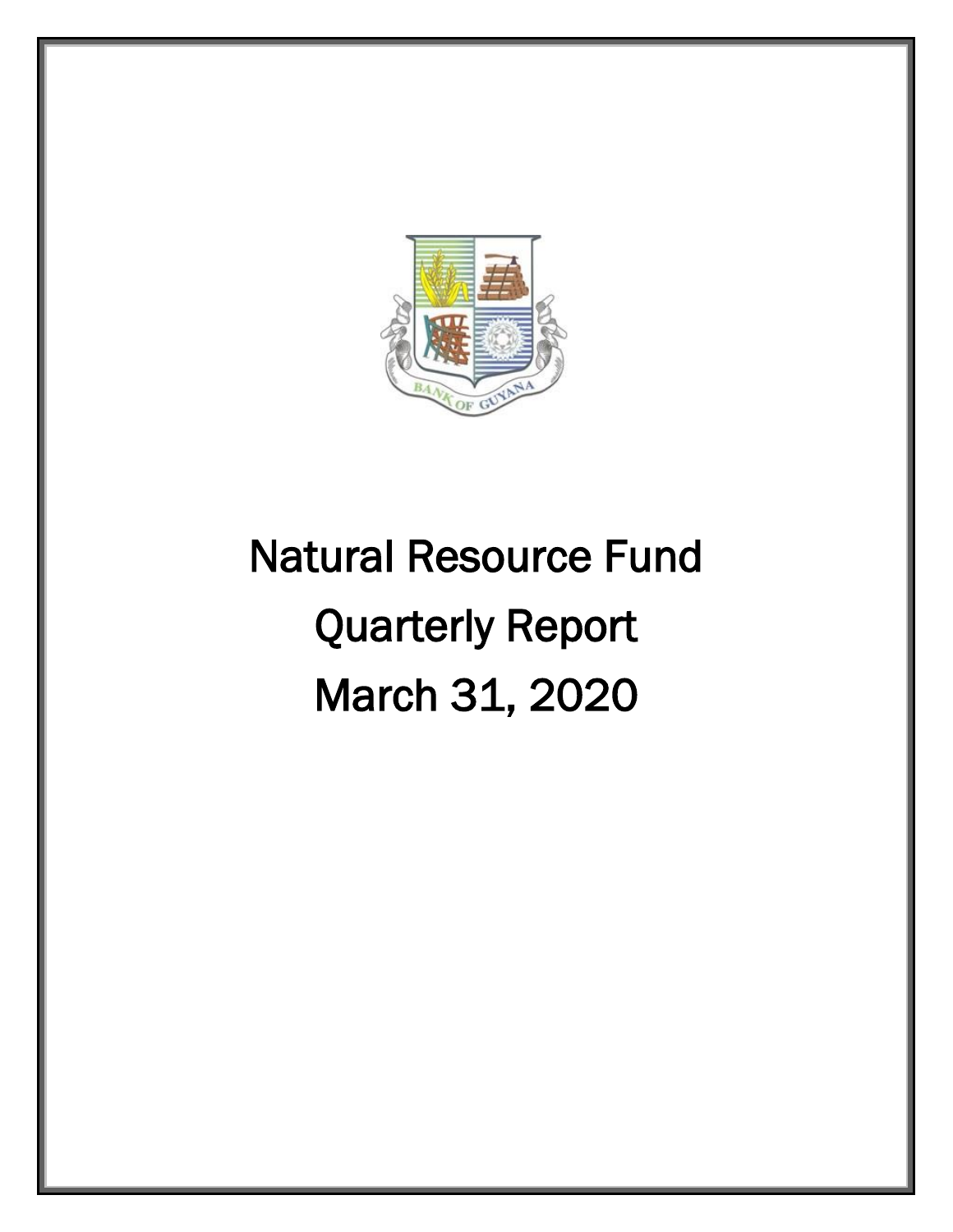# TABLE OF CONTENTS

| 1. INTRODUCTION                             | 1              |
|---------------------------------------------|----------------|
| 2. EXECUTIVE SUMMARY                        | $\mathbf 1$    |
| 3. MARKET TRENDS DURING THE QUARTER         | $\overline{2}$ |
| <b>GLOBAL MARKET CONDITIONS</b>             | $\overline{2}$ |
| <b>GLOBAL BONDS INCLUDING US TREASURIES</b> | 5              |
| <b>GLOBAL EQUITIES</b><br>$\sim$            | 6              |
| 4. MANAGEMENT DURING THE QUARTER            | 6              |
| <b>RECEIPTS TO THE FUND</b>                 | 6              |
| 5. PORTFOLIO PERFORMANCE                    | 6              |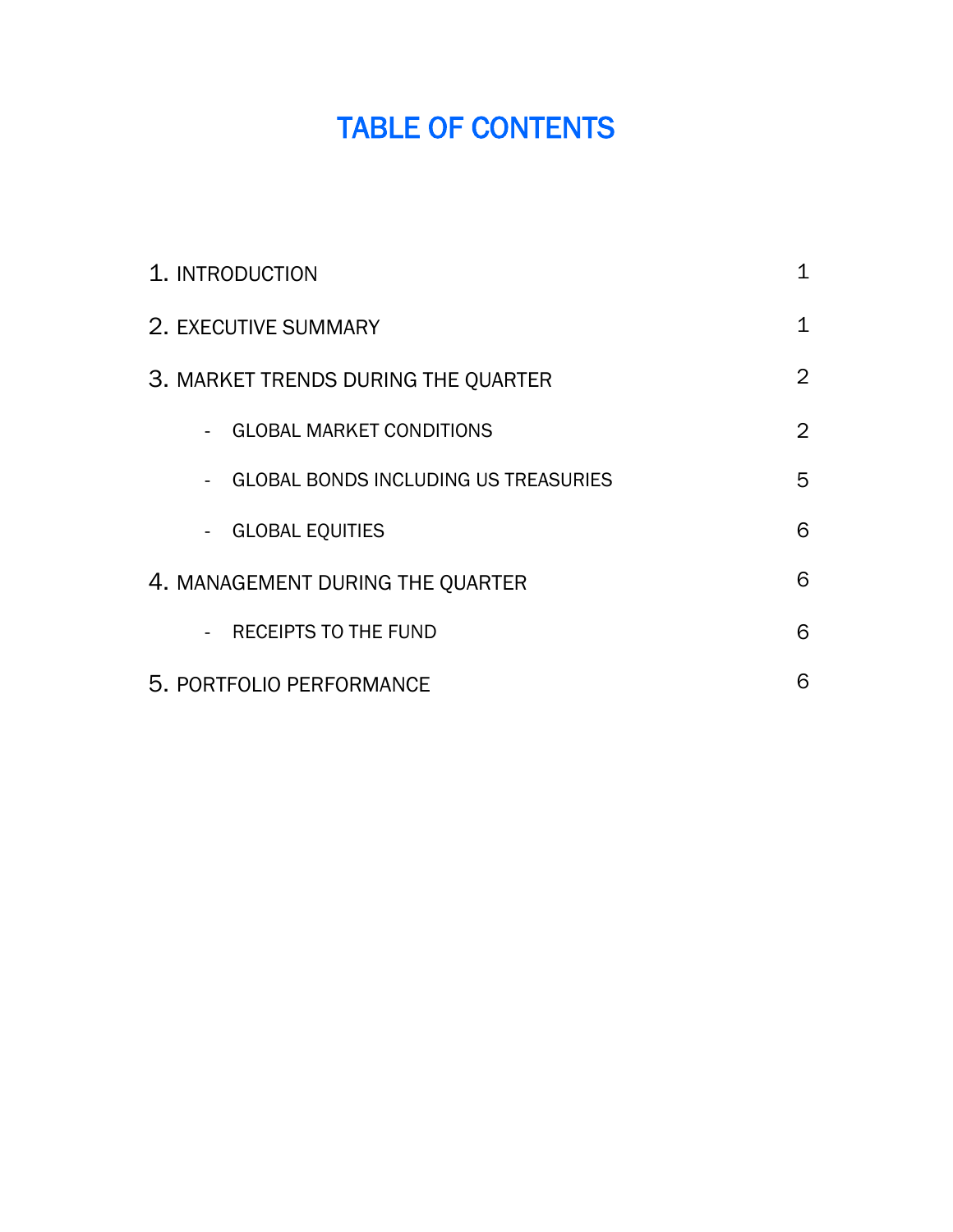# 1. INTRODUCTION

This report is produced in accordance with section 38 (2) of the Natural Resource Fund Act 2019 which requires the Bank of Guyana to report on the performance and activities of the Natural Resource Fund (referred to hereinafter as the "Fund").

This is the inaugural report of the Fund and covers the first quarter of the year 2020. All monetary references in this report have been reported in Guyana dollars (G\$) and are presented in thousands (G\$'000). Foreign currency transactions have been translated to G\$ at the rate of exchange prevailing at the dates of the transactions. Rate of exchange at March 31, 2020 was GYD 208.50 = USD 1.

# 2. EXECUTIVE SUMMARY

The Fund was formed by the enactment of the Natural Resource Fund Act 2019 which was passed in the National Assembly on January 3, 2019 and assented to by the President on January 23, 2019. The Act gives the Bank of Guyana the responsibility for the operational management of the Fund.

The Fund received its first revenue from oil on March 11, 2020. Key statistics for the period under review include:

- The global economy contracted during the quarter thus affecting negatively commodity prices and interest rates.
- Brent crude oil price per barrel was US\$66.25 at the beginning of the quarter falling to US\$26.35 at the end.
- $\bullet$  US interest rate was lowered from a range of 1.50% 1.75% to a range of 0% -0.25% over the course of the quarter.
- The capital of the Fund at end-March 2020 stood at \$11,454.1 million.
- The gross cash inflow to the Fund from profit oil was \$11,452.5 million.
- The profit earned for the quarter was \$1.6 million, comprising of interest earned on deposits.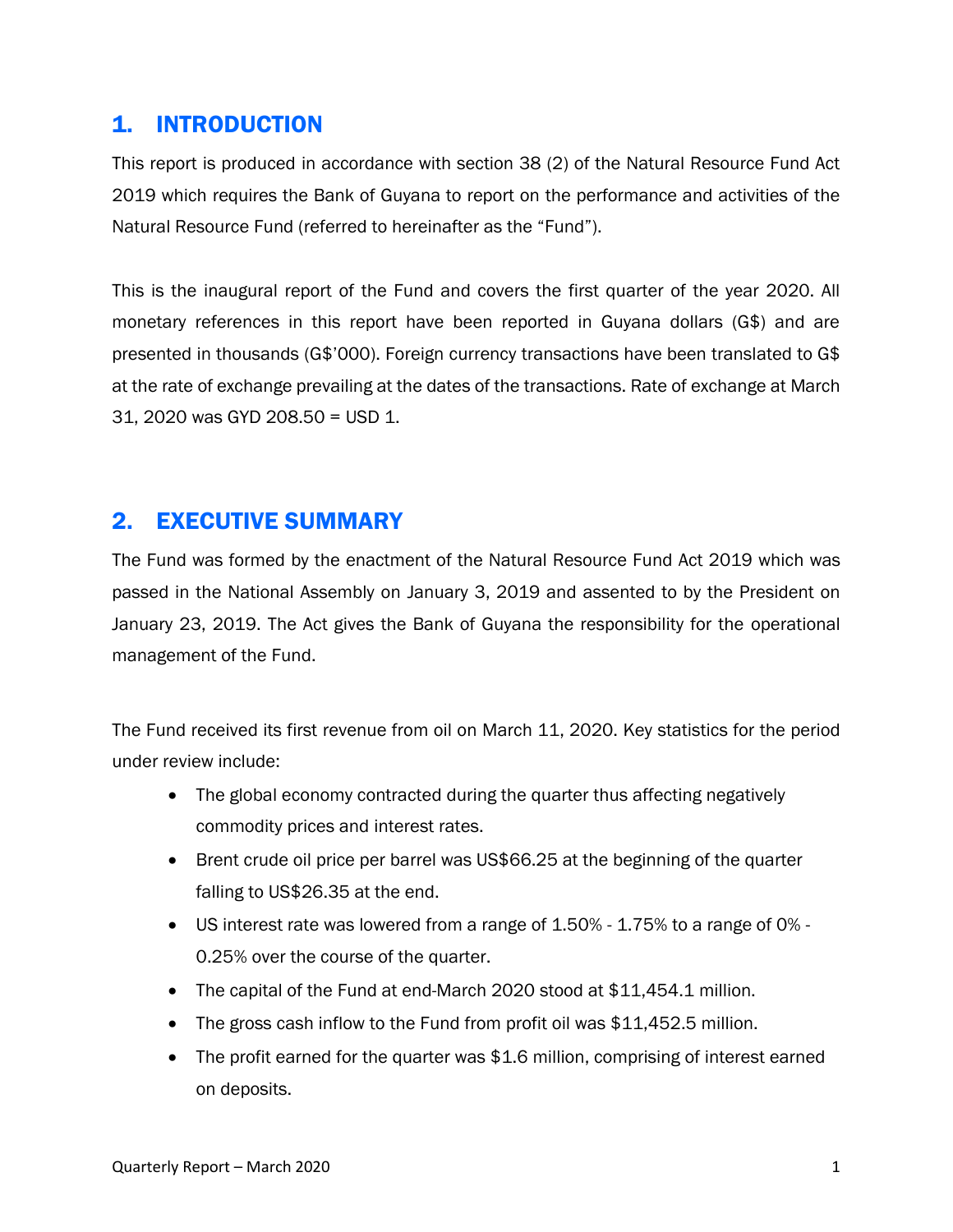# 3. MARKET TRENDS DURING THE QUARTER

#### Global Market Conditions

The performance of the Global economy is very important to Guyana's new and emerging sector with respect to cash flows due to changes in prices and interest rates. The Global economy slowed in the first quarter of 2020 as many countries around the world faced economic decline as a result of the COVID-19 pandemic. In an effort to limit the spread of the coronavirus, nations went into lockdown and closed their borders, imposing travel restrictions and halting the operations of many businesses. Total net returns declined across major financial markets around the world.

During the quarter, oil prices were volatile and fell to extreme lows, moving from US\$66.25 to US\$26.35 and reaching its lowest points in March as worldwide demand faced negative shocks. Oil price forecasts remains low for the rest of the year and energy companies have cut their proposed capital expenditure for the rest of the year.

Globally, consumption and investments declined, exports and imports decreased, tourism declined, risk aversion increased in financial markets and global supply chains have been disrupted. According to an OECD report, "Restrictions on movement of people, goods and services, and containment measures such as factory closures have cut manufacturing and domestic demand sharply in China. The impact on the rest of the world through business travel and tourism, supply chains, commodities and lower confidence is growing."

In an effort to ensure economic stability during the coronavirus outbreak, the Federal Reserve lowered the US interest rate from a range of 1.50% - 1.75% to 1% - 1.25% and then again to 0% - 0.25%. This range is expected to be maintained until the economy is able to recover.

The global GDP growth forecast was projected to drop from an already low 2.9% in 2019 to 2.4% in 2020. As time went on and the coronavirus spread further, forecasts estimated a contraction in global activity of 3% in 2020 which surpasses that seen during the global financial crisis of 2008 when global GDP growth declined by 0.1%.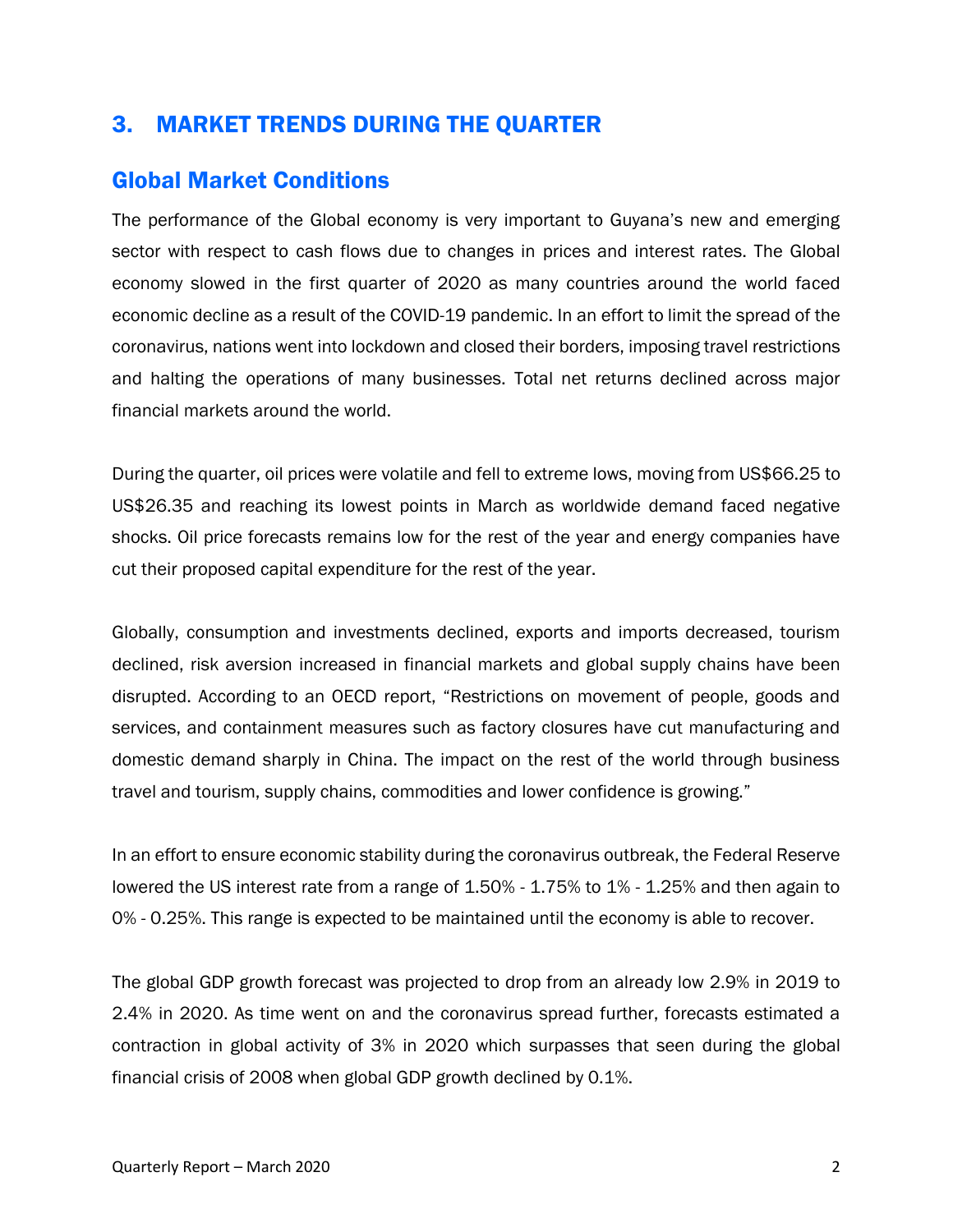In particular, the US economy suffered its most severe contraction in more than a decade, after GDP shrank at an annualized rate of 4.8% in the first quarter of 2020. The number of unemployed persons increased by 1.35 million to 7.14 million and the unemployment rate reached 4.4% in March 2020, the highest since August 2017. According to numbers published by the US Department of Labor, seasonally adjusted claims for unemployment benefits under state programs jumped from 282,000 claims for the week ending March 14 to 3.28 million for the week ending March 21. However, the figures for this quarter just hint at the full crisis since many restrictions as part of the lockdowns were not in place until March. Forecasters expect growth to contract sharply in the three months to June.

In Europe, a sharp economic downturn is expected as the COVID-19 pandemic forced countries into lockdown. This is further backed by the low level of growth experienced by the eurozone economy at the end of 2019 – 0.1% in the fourth quarter. A first estimate of GDP for the first quarter of 2020 showed a contraction of 3.8%, worse than during the 2008 financial crisis.

Production declines in China as a result of earlier effects of the coronavirus have impacted businesses around the world due to its key role in global supply chains as a producer of intermediate goods.

As COVID-19 spread beyond China, financial markets across the globe including those in the USA, eurozone, UK, Asia and emerging markets were affected. Equities experienced steep declines while the yields of government bonds - including the 10-year US Treasury fell, meaning prices rose, owing to investors preferring the safety (lower risks) associated with those assets given the increasing likelihood of a global recession.

In commodities markets, oil prices dropped to extreme lows as the demand for oil weakened as a result of the spread of the coronavirus coupled with the ongoing disagreement between the Organization of the Petroleum Exporting Countries (OPEC) and Russia to limit its oil supply.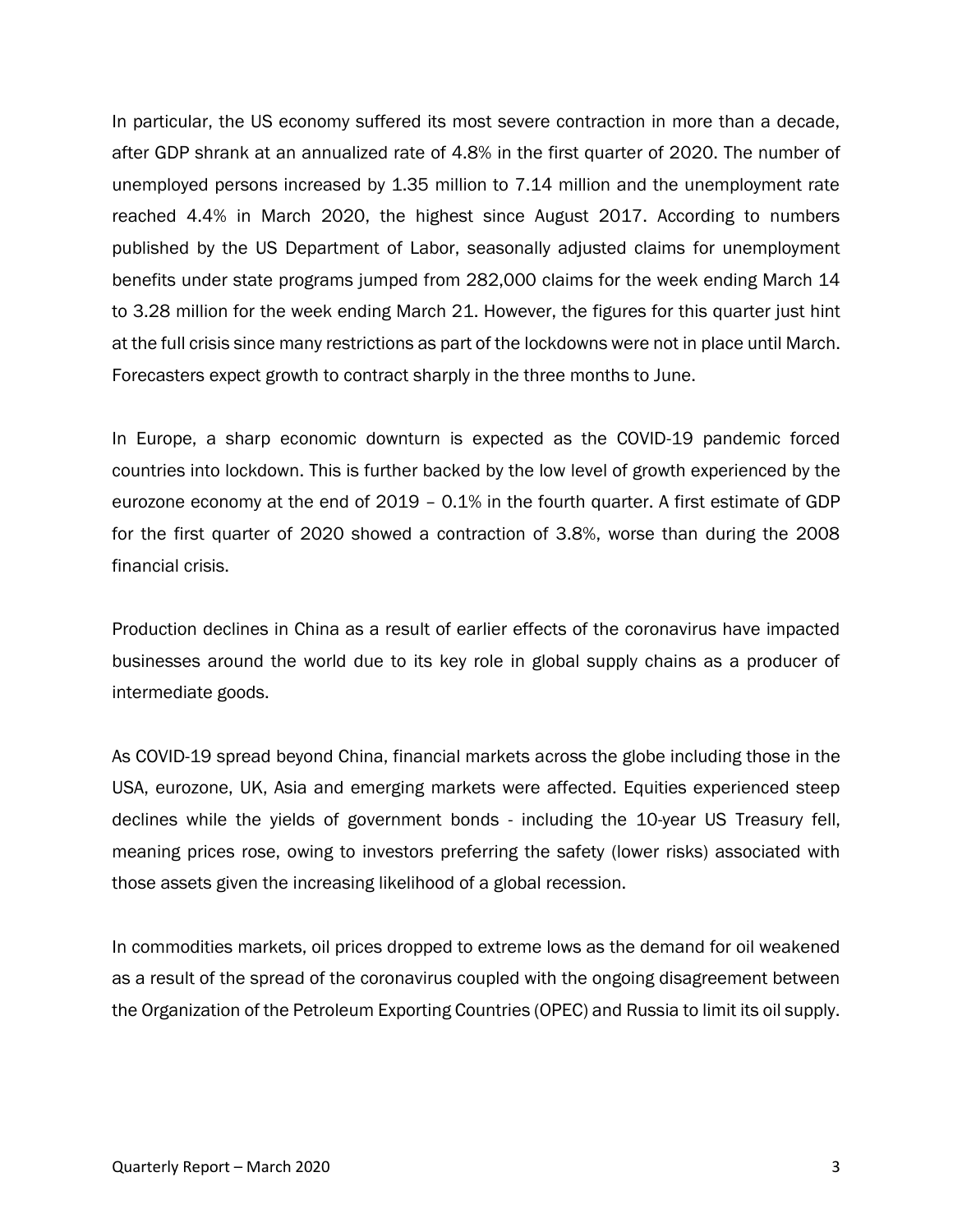As the COVID-19 crisis progressed, governments and central banks put measures in place to support businesses, households and the financial system in an effort to stabilise their economies.

In March, the Federal Reserve cut interest rates twice for the first time since the global financial crisis, reducing it to a target range of 0% - 0.25%. They also announced a quantitative easing program amounting to over US\$700 billion. The US Senate passed a US\$2 trillion stimulus package which includes US\$250 billion worth of direct payments to households, US\$500 billion for loans to distressed companies and US\$350 billion for small business loans.

The Bank of England reduced its interest rate to 0.1% and planned to purchase £200 billion of UK government and corporate bonds under a quantitative easing program in an effort to keep the cost of borrowing low and inject cash into the economy.

The European Central Bank announced the Pandemic Emergency Purchase Programme (PEPP) worth €750 billion. The PEPP will fund the purchase of government and corporate bonds until the end of the COVID-19 crisis. Governments across Europe also announced spending packages to help businesses and households cover their expenses and cope with the loss of income during this time.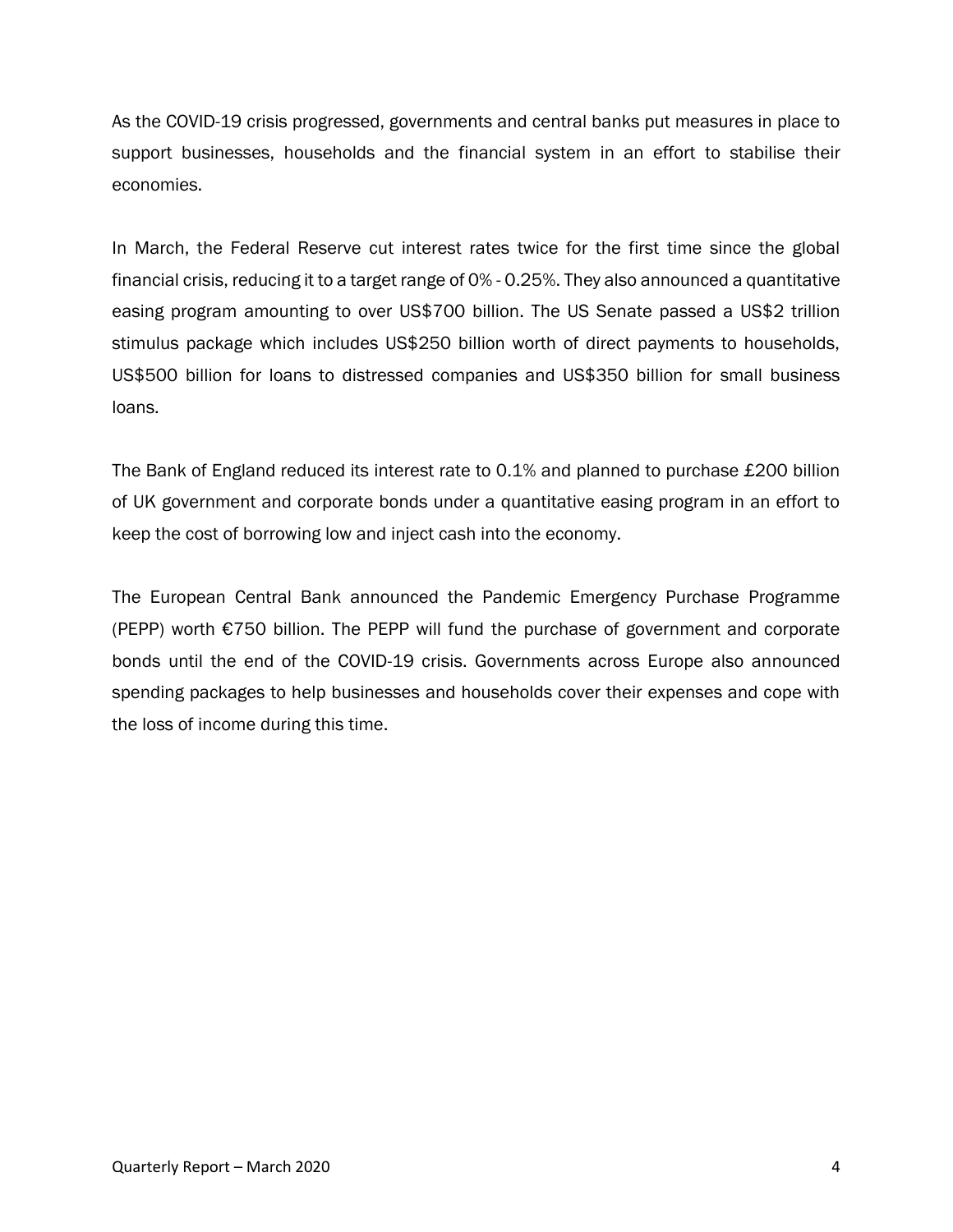#### Global Bonds Including US Treasuries

Over the first quarter of 2020, the yields of government bonds experienced sharp declines triggered mainly by the Global COVID-19 pandemic as countries went into lockdown in order to contain its spread. Markets remained volatile owing to uncertainties of risks amid the ongoing impacts of the COVID-19 pandemic.

Over the course of the quarter, the 10-year yield of various government bonds declined. The US 10-year yield moved from 1.92% to 0.63%, UK's fell from 0.82% to 0.32%, while France's dropped from 0.12% to 0% and Germany's declined from -0.19% to -0.49%. In some countries however, increases were recorded – Spain's 10-year yield increased from 0.47% to 0.71% and Italy's moved from 1.41% to 1.57%.

The graph below shows the movement of the US Treasury yield curve over the quarter. Yields for both short and long term securities experienced sharp declines over the review period. The degree of these declines were relatively similar across most maturity periods, however, it appeared to be more tempered for the longer-term securities compared to the short and medium-term securities – the yield of 3 month US Treasury bills declined by 1.44% while that of 10-year Treasury notes by 1.22%.

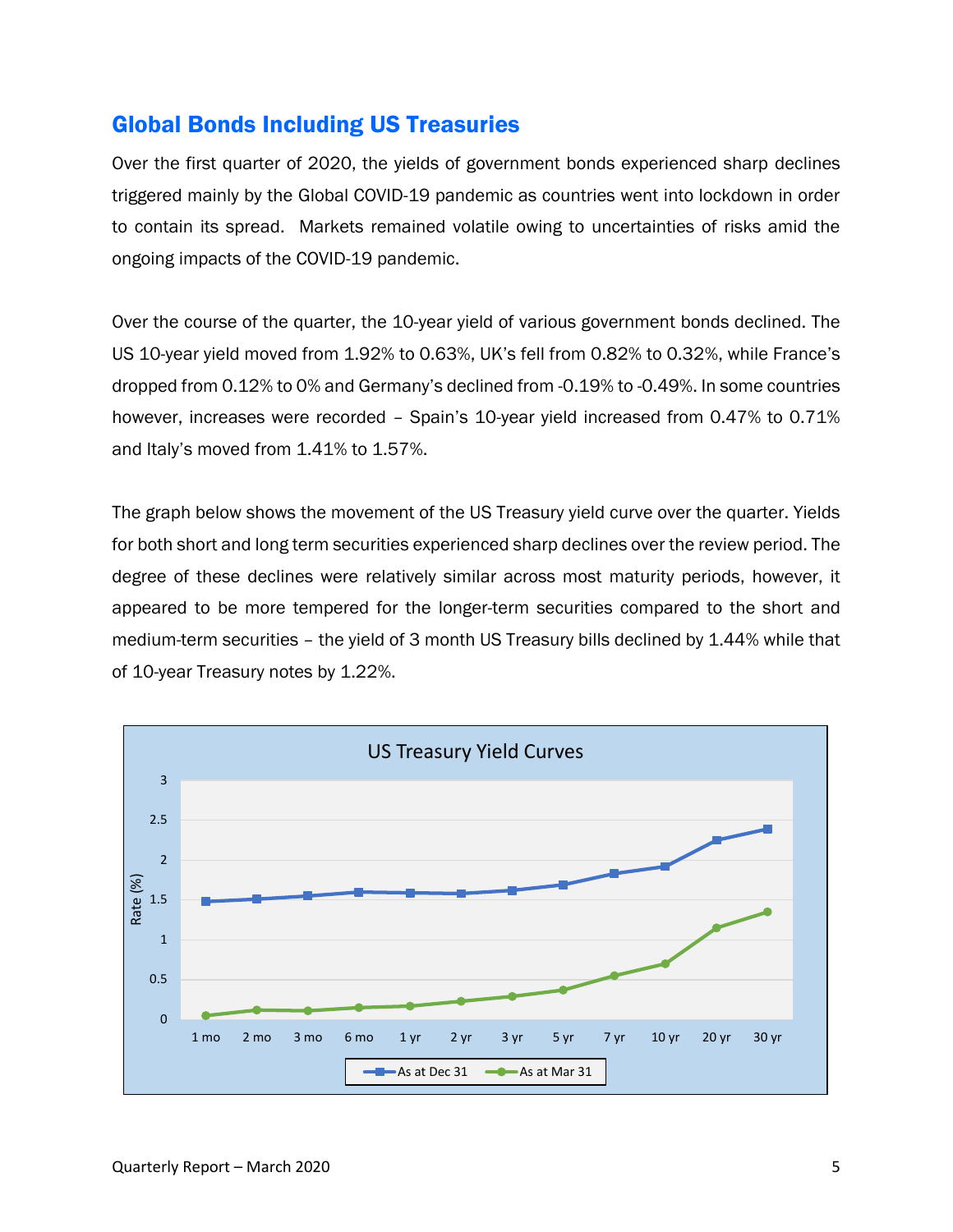### Global Equities

Equities declined sharply in both developed and emerging markets in the first quarter of 2020 as the coronavirus outbreak spread. Markets suffered in the US, UK, Eurozone and Asia. In emerging markets, currency weaknesses worsened already negative returns. March saw the most dramatic decreases as the virus continued to spread, despite policy measures implemented by governments and central banks.

As the number of coronavirus cases increased, investors were more inclined to sell rather than buy equities. Investors rushed to sell stocks due to fears about the stability of the financial system. This panic selling was widespread and resulted in declines in all sectors of the market.

In the US, the S&P 500 declined by 19.6% for the quarter, MSCI World by 21.1% while the NASDAQ index decreased by 14.18%.

# 4. MANAGEMENT DURING THE QUARTER

#### Receipts to the Fund

The Fund received its first revenue of \$11,452.5 million (US\$54.93 million) for one million barrels of on March 11, 2020. These funds were deposited into the Natural Resource Fund Account held at the Federal Reserve Bank of New York.

#### 5. PORTFOLIO PERFORMANCE

The Natural Resource Fund balance amounted to \$11,454.1 million as at end-March 2020. The profit of the fund for the review period was \$1.6 million, comprising of interest earned on deposits held with the Federal Reserve Bank of New York. This represented a return of 0.014% during the quarter reflecting the decline in interest rates.